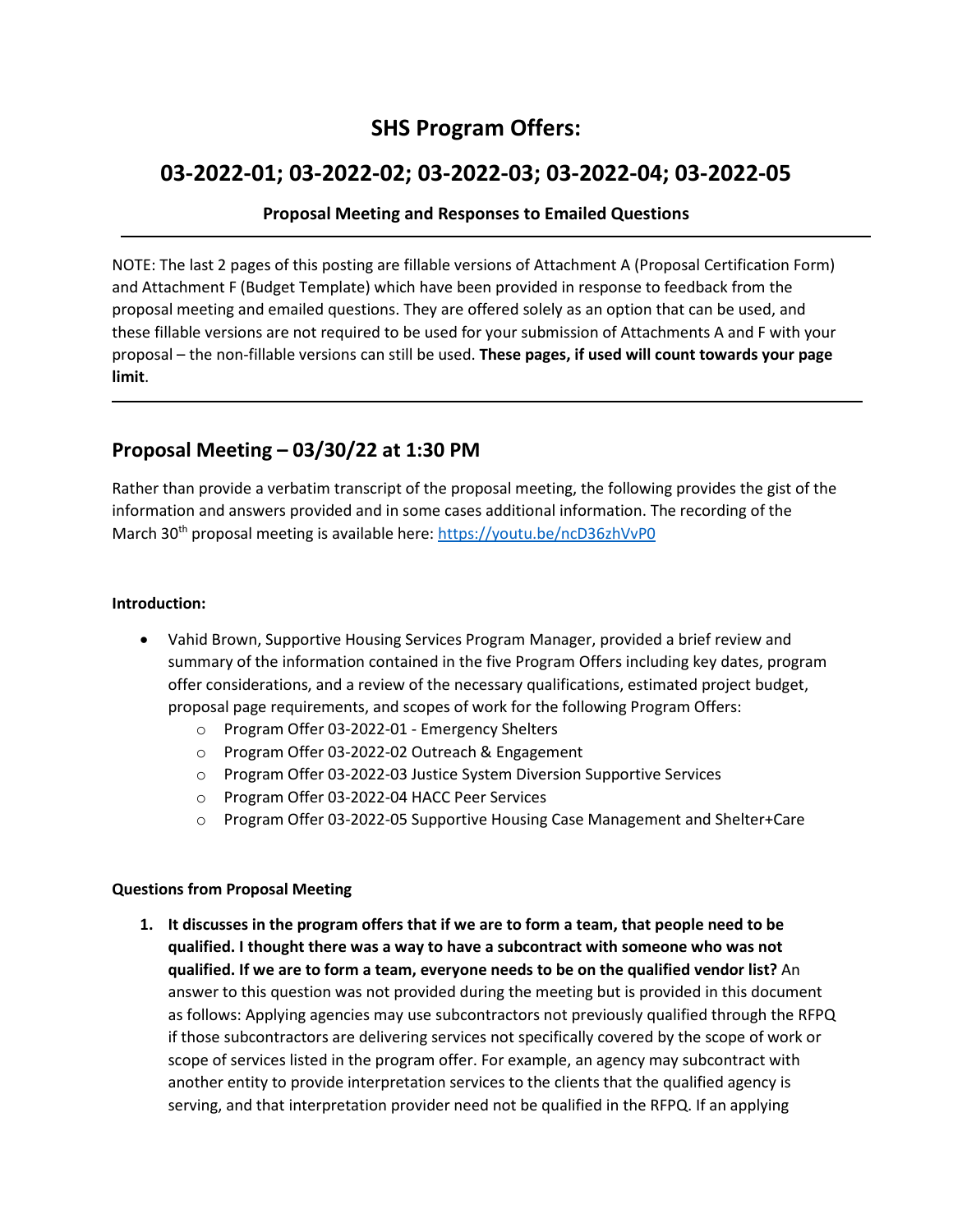agency wishes to subcontract with another agency for the delivery of some portion of the scope of work identified in the program offer, that subcontracted agency must also be qualified in the RFPQ.

- **2. We were told earlier on that we were going to receive a more comprehensive list of folks that was by County and by service**. **Is that list coming?** Washington County is still finishing that and will be available soon.
	- a. **Follow up to Question 2 – The list that was included (in the Program Offers) is for Clackamas County, there is no one else that will be added to that list, is that correct?** Yes.
- **3. For supportive case management, are clients referred to the agency, do we work with our existing clients, how does it happen?** Clients will be matched by the SHS team to the case manager providing the case management services. That could be done in a variety of ways. A client that an agency is working with could be referred for rental subsidy through Coordinated Housing Access (CHA), then once the eligibility was determined they might be referred for a voucher, and at that point they would be matched with the housing navigation and placement partner, and then matched with a supportive services agency. We also use participant choice forms, so that when a household receives a voucher, and they've been placed in permanent housing, they have the opportunity to select from all currently existing contracted providers that are providing that service to indicate their preference. So there could be a household that your agency is working with that ends up through that process having the opportunity to choose to continue to work with you for those support services.
- **4. Will we have access to vouchers? Or is this strictly to work with people who have gotten vouchers and then we do the kind of supportive services after the fact versus I have 16 people on a wait list who are households we're supporting? Will we have access to those vouchers to service our clients and then go through these processes, you know, provide all these services, or are we just (an agency) somebody picked?** Yes to both situations. We have processes within the coordinated entry system to help agencies be able to get folks they're currently working with into services. The other thing we like to keep in mind is there's still a choice. Sometimes folks start with an agency, and there wasn't a particular choice to start with that agency, so we want to build that choice in, so they can opt to stay with your agency or opt to utilize a different agency that they may deem better meets their needs. There may also be folks you haven't seen before that will be matched with your agency because of their preference and selection, but it will all be centered around the coordinated entry system. Access to vouchers will also be done through the coordinated entry system. When the regional long-term rent assistance (RLRA) program first launched it was prioritized for households in the hotel/motel emergency shelter program, but as they are matched and moved into housing the RLRA vouchers will be more broadly available for clients coming through the coordinated entry system with a vulnerability prioritization.
- **5. Regarding the caseload, the (supportive housing case management) program offer says 1:25. How long are the contracts and how long do we work with these individuals?** The contracts for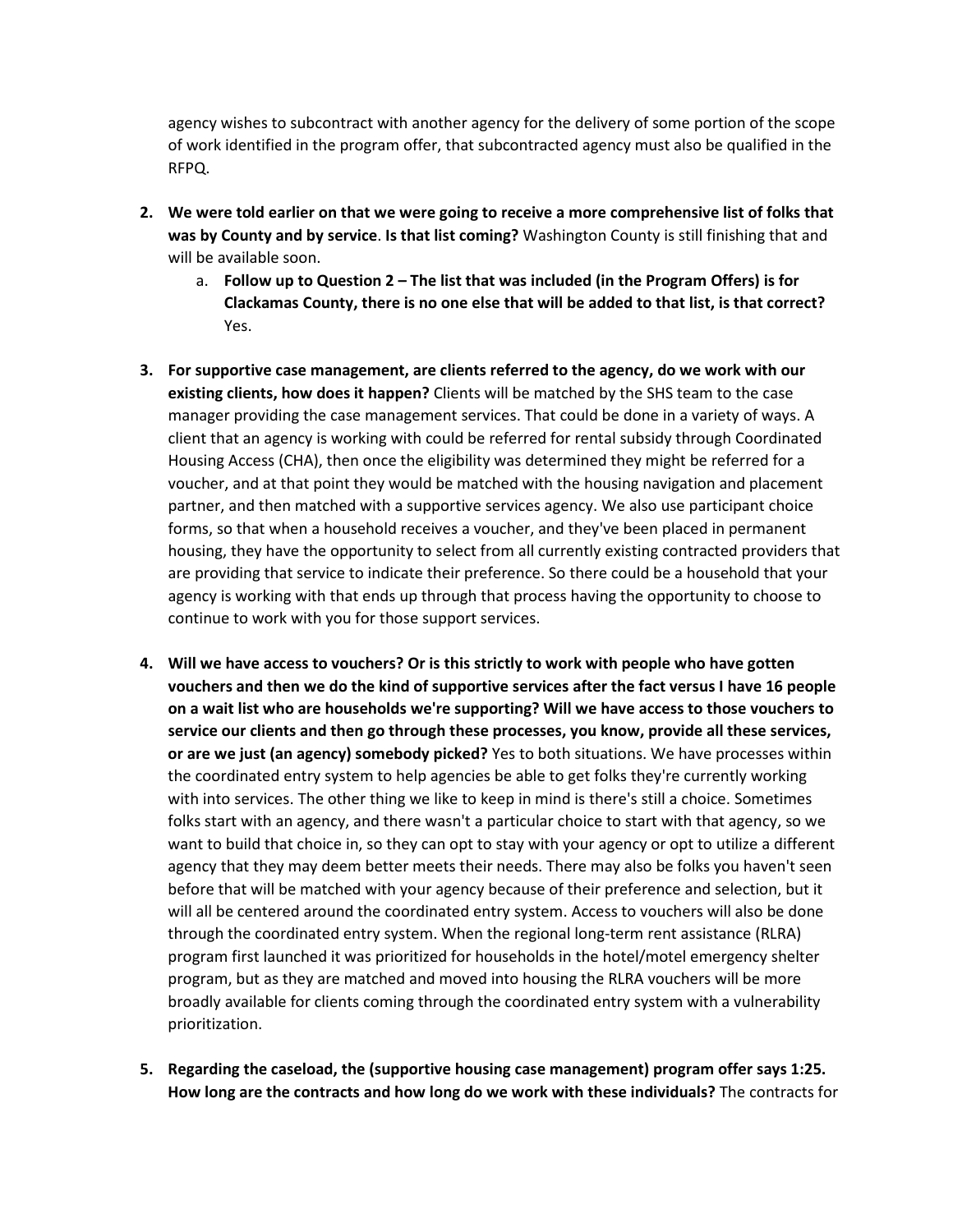that program offer are for one year with up to four additional years available for renewal so long as the milestones and performance metrics are met satisfactorily.

- a. **Follow up to Question 5 – So that's the contract length what I'm asking is for a particular client. So we put a particular client in housing, and now we have 25 clients in housing? Is it each time someone is housed we get a new client or do we follow them for a year or 2? What is the cap of time working on the client?** As long as the household is wishing to engage with a provider's services. A household can opt to graduate off or decline further services, but unless and until they do, it is a long-term supportive case management relationship.
- b. **Follow up to Question 5 – Can a household decide they don't want case management but still maintain their housing voucher?** Yes.
- **6. So I'm still confused about all of these. What I'm not seeing a program offer for is the connections to stable housing. So walk me through this. We're interested obviously in shelter, and the case management as well. So a family comes to us and we're providing shelter for them. Who is helping them find housing?** We are issuing a program offer in a few weeks for connections to stable housing, so that will be coming in the next group of program offers. Those will be contracts that are specifically for case managers who are matched to clients to help them find and obtain and move into permanent housing. The service component of outreach and engagement does include the connection to stable housing. So that is something that a contracted provider for outreach and engagement services could also conduct, with a client they were working with in an outreach capacity, doing street outreach, developing relationships, and help that client apply for a rental assistance voucher. They can provide those navigation services as well, that's also included in the outreach and engagement scope. So there's going to be overlap. Each of these components sort of are meant to complement the other. We will be issuing a program offer for navigation and placement.
	- **a. Follow up to Question 6 – So when I'm crafting my shelter proposal and my long term case management proposal, I'm leaving this gap because I'm not talking about helping people get housed because that's not what is on the table right now, and we did not go for qualifications for Outreach. So am I correct that in our world, we're providing shelter and long-term case management and someone else in the system would currently be doing that until the new program offer comes out?** That's making too hard of a boundary there between different service components. If your shelter model is to work with households to address barriers and connect them to permanent housing opportunities in the system, then that is technically housing navigation support. But it's also the part of the provision of shelter services, since those are meant to be temporary.
	- **b. Follow up to Question 6 – It is complicated, and sometimes when we have 30 or 40 pages to write something complexity is great. When we have 2 pages, which I love, but when we have 2 pages, I don't want to waste a paragraph or 2 on something that you guys are going to read, and go that's not what this is about at all.** If your agency wants to respond to a particular program offer with a component that is limited to the provision of shelter, and is going to follow up and respond to request funding to fund the components of that program that connect people to stable and permanent housing through additional FTE or another program component, that's fine.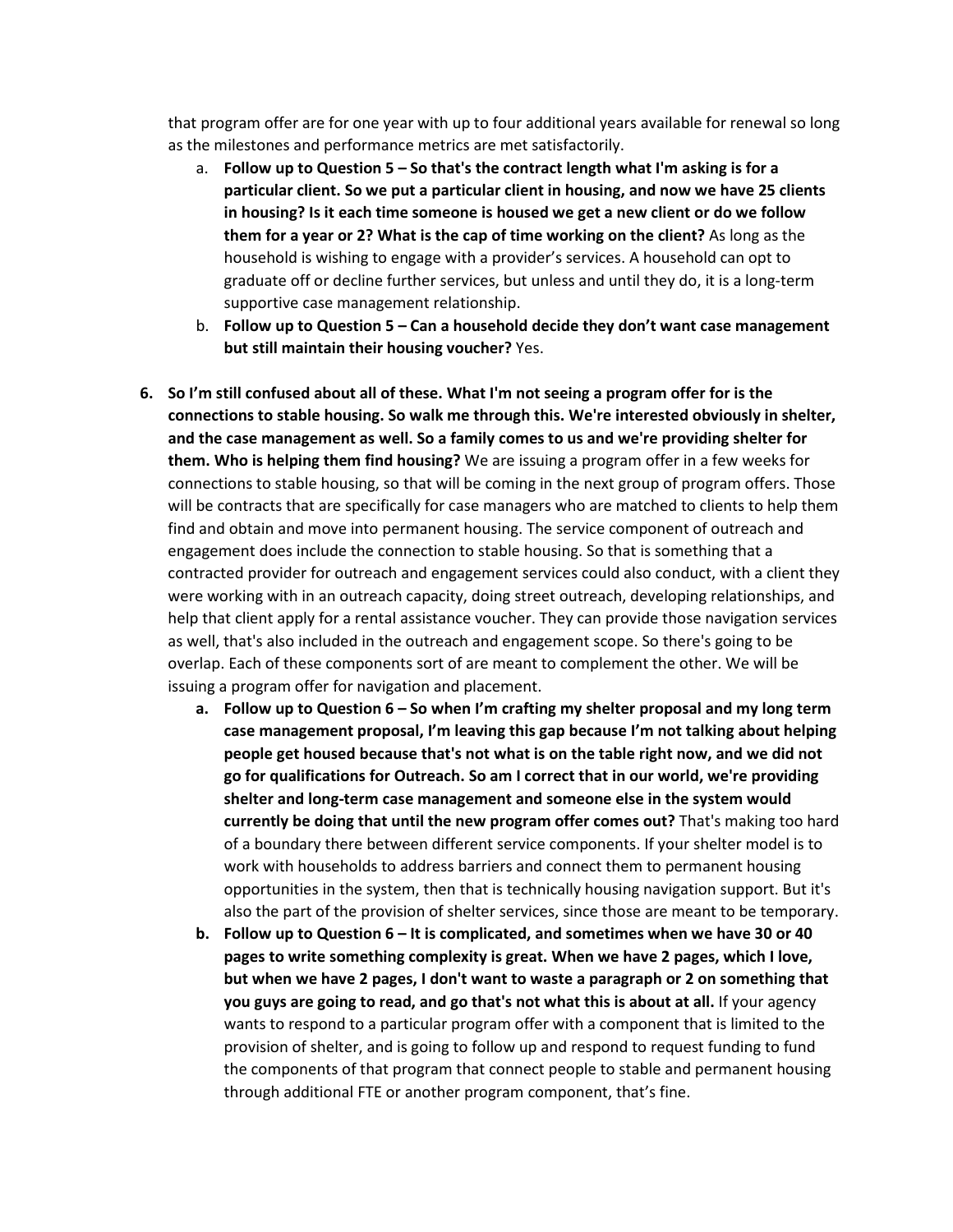- **i. Follow up Question to Question 6.b – This process has taken what our company does as a singular and broken it into multiple components. We would like to provide shelter and help those families get housed and provide the case management. As of March 30th, there are program offers for the two bookends but I'm hearing you say that we can include that middle in the design of our Shelter.** Yes.
- **7. We currently have not been able to access RLRA, it's been very limited for who can access it. We work with families who need long-term rental assistance and we work with families who need 3-6 months of rental assistance. Is all rental assistance in the future going through RLRA or which proposal do we include rental assistance for non-RLRA households?** That will be another program offer coming out in a couple of weeks for prevention, short-term rental assistance, and rapid rehousing. The Regional Long-term Rent Assistance program is a long-term rent subsidy. For families in need of a shallower subsidy, or in need of a rapid rehousing approach, we will be putting out funds to support that activity.
- **8. I want to bounce back to how you said that we can work with clients in supportive case management for as long as they want. But I've done this for a while and sometimes you do get clients that are like okay I'm done, I don't need you guys anymore. But then, 3-4 months down the line, you're getting a call from the landlord and maybe even the clients saying I really need your help again. So is there that flexibility to have someone say like I don't want services anymore but then come back later in the future?** Yes, absolutely.
- **9. If we have a model that includes multiple pieces of this puzzle, I'm hearing you say to apply in an integrated manner. So if I have an outreach model that includes prevention assistance, then apply on the outreach side and follow up or mention, maybe that'll be applying for the prevention assistance side, plus case management side, so it's almost 3 separate proposals but one program. I didn't see mention of a maximum for administrative costs to be built into the budget. Is there a maximum you are allowing or are we simply allowed to use our Federal micro rates?** There was not a maximum set for the previous round of procurements, but there is a Tri-County effort to keep the percentage the same across Counties. If you do apply for a Federal rate, that is something completely different. A percentage was not available during the meeting but is provided in this document as follows: The SHS measure does not stipulate a cap for administrative costs for contracted community based organizations. Clackamas County SHS will seek to honor a federally negotiated indirect rate with organizations that have such approved rates. Otherwise, we recommend that proposing agencies limit their administrative costs to 12% of the proposed budget minus rent and equipment
	- **a. Follow up to Question 9 - In your timeline do you have any flexibility in terms of the scale-up, because if you do have to scale-up there's about a 30 day timeline in there. If you have an HR system, that is a more of an eight-week process, is there any flexibility with that scale up timeline?** Yes, some of these programs are scoring for readiness so there will be points associated with that. Aside from that, we have been working with partners that took several months to initiate services and that is just part of being new to the County and the current hiring struggles.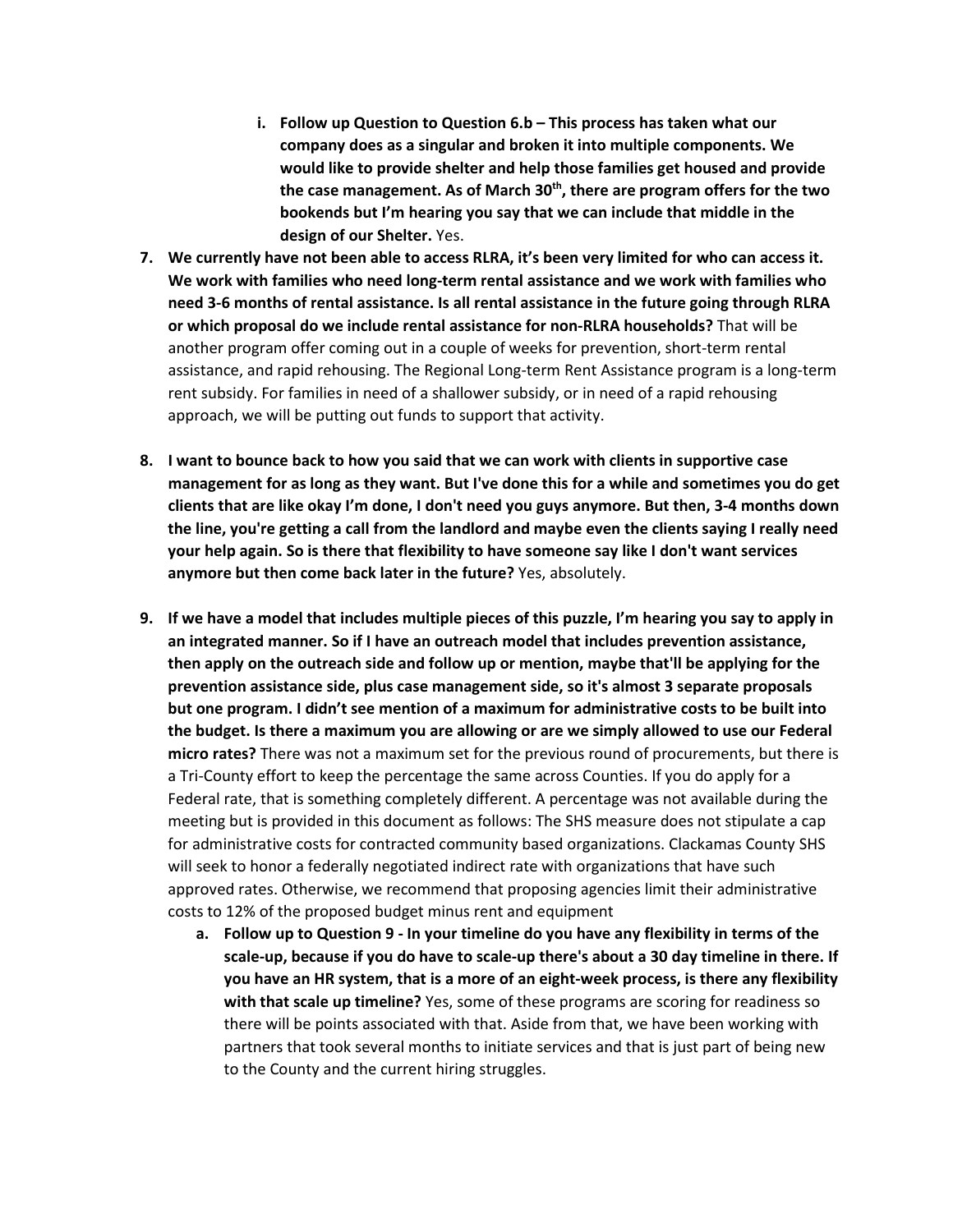- **b. Follow up to Question 9 – Do you have someone who is looking at this from a strategic angle to ensure there's not a lot of duplication of effort and that all of the pieces of the nonprofit puzzle are coming together to meet the critical gaps?** Yes, as a team we are doing that on an ongoing basis to identify need and gaps. Having to strategically be concerned about duplication of service will be of greater concern later in the development of the program but right now the system is mostly gaps. The need far outstrips the resources that currently exists.
- **10. Someone asked a previous question about the caseload that is 1:25 (for supportive housing case management). Would we serve 25 people in one year and then the next year bring on another 25 or do we stick with the first 25 until they say they don't need us? That sounds to me like for year 2 we may need to hire on more people to take on more caseload to do what we did for the first group of people**. Not all of the program offers identify a caseload parameter. At any given time, one case manager is working with 25 households. This is something that should be factored into the program proposal and its budget. If you're hoping to serve up to 50 households, then that would include at least two full-time employees as case managers in that program model. Year over year expansion, if part of the program proposal, will want to build in additional staff needed to take on new clients in the future.
- **11. There's no mention of anything in the instructions about margins or line spacing, do you care about margins or line spacing or is that completely up to us?** The extent to which we are concerned about format is outlined in the instructions.
- **12. The budget template, attachment F, is it possible to get that in a fillable format?** Yes, that will be included. (please see page 17 in this document).
	- **a. Follow up to Question 12 – Regarding the budget template, what I think a category means and what you think a category means may be different. The two headers, one of program operation, and one of client service, was not defined. I have a hunch as to what that means, are you leaving it to us or do you want to say "program operations is…"?** We wanted to leave it high-level so that the budget categories are somewhat broad. We saw in previous procurements, wide variation in the specificity of budgets and some categories that weren't included. We wanted to call out at least this level of detail, otherwise it is up to the applicant.
- **13. In the emergency shelters program offer, it says they will be connected to housing. Is there a potential timeline we can be thinking of as we are building that program? Will they be connected within three months to an RLRA voucher? I'm trying to think of the turnover and the capacity for a shelter. Is there any kind of an idea how long it would take to connect folks to housing out of that program?** It would be dependent on the availability of rental vouchers, housing, and other types of support. We are working to expand that capacity and to start moving folks from wait lists onto RLRA vouchers. There is not a specific timeline we can share at the moment for RLRA voucher expansion.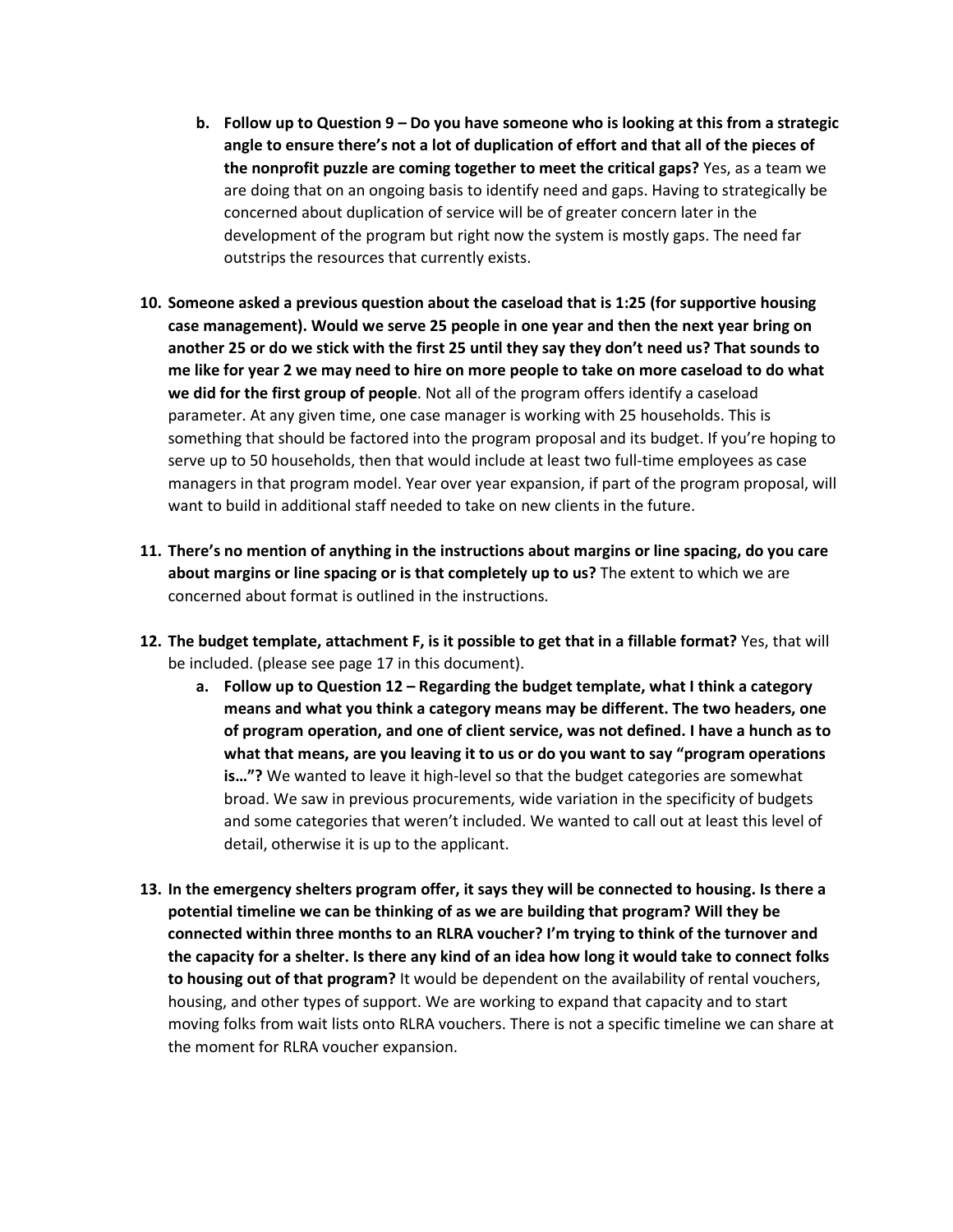- **14. You list in some of the program offers that the proposals are valid for 120 days after receipt. If there's a program offer that comes out within that 120 day timeline, can you look back at unfunded programs? What does the 120 days mean?** The 120 days is specified because costs change within 120 days due to inflation and other factors. The submitted costs in a proposal are good for 120 days.
- **15. How did the justice system population get prioritized early on?** The SHS Program has a priority population of folks who have long histories of homelessness, disabling conditions and extremely low incomes, and that is without exception the population that is served through the currently existing diversion partnership. One of the Local Implementation Plan's priorities was to expand high performing programs that serve Population A and the justice system diversion program is one which has been very successful.
- **16. The Peer Support Program Offer mentions two locations in Milwaukie and Oregon City, so two buildings I'm guessing. It then specifies 528 households. Can I assume that's the total between the 2 buildings and that's the only scope of this proposal, or will there be other locations that HACC would want this peer support person to also support.** The HACC Peer Support program offer is to serve the 528 households and they are primarily at the two public housing campuses in Oregon City and Milwaukie. But there are some Section 8 clients in scattered site housing which are also included in that total. The peer support services sought in this program offer are for the 528 households.
	- **a. Follow up to Question 16 - Can we apply with a lower scope to serve less than 528 households or are you looking for one provider to take on the entire service?** Proposing to serve a fraction of the households with a fraction of the budget is acceptable.
- **17. It is very difficult to hire case managers right now, part of the issue is pay. Is there a limit on pay, that if we want to hire qualified people, can I pay them \$28/hour? Would that be too much? If I don't have big overhead can I pay people more?** Yes, that is okay.
	- **a. Follow up to Question 17 – there is a little bit of language in here that kind of makes it sound like the best bid wins and the best being the lowest. There's some language about the cost of your programming which I haven't seen in more traditional RFPs.** The budget score in the matrix is scored on clarity, its comprehensive coverage of associated program costs, and that it is staying within the program's budget. There are no points associated with cost efficiency or the lowest bid in the evaluation matrix. The instructions on the budget preparation do include necessary capacity building which can include hiring bonuses.
- **18. Is there going to be any dialogue, if we make a proposal and we know what we're saying but you have questions, will you ask those questions? Will anyone in the evaluation process be requesting clarity on proposals or is it you deliver it and you live with it?** The submitted proposal is what will be evaluated. But, clarifying questions are permitted, though rare, for you to explain something in your proposal, and we will ask these if needed. This is typically limited to something like it scanned incorrectly or other explainable issues such as that. The bulk of the submission will be accepted and evaluated as it is.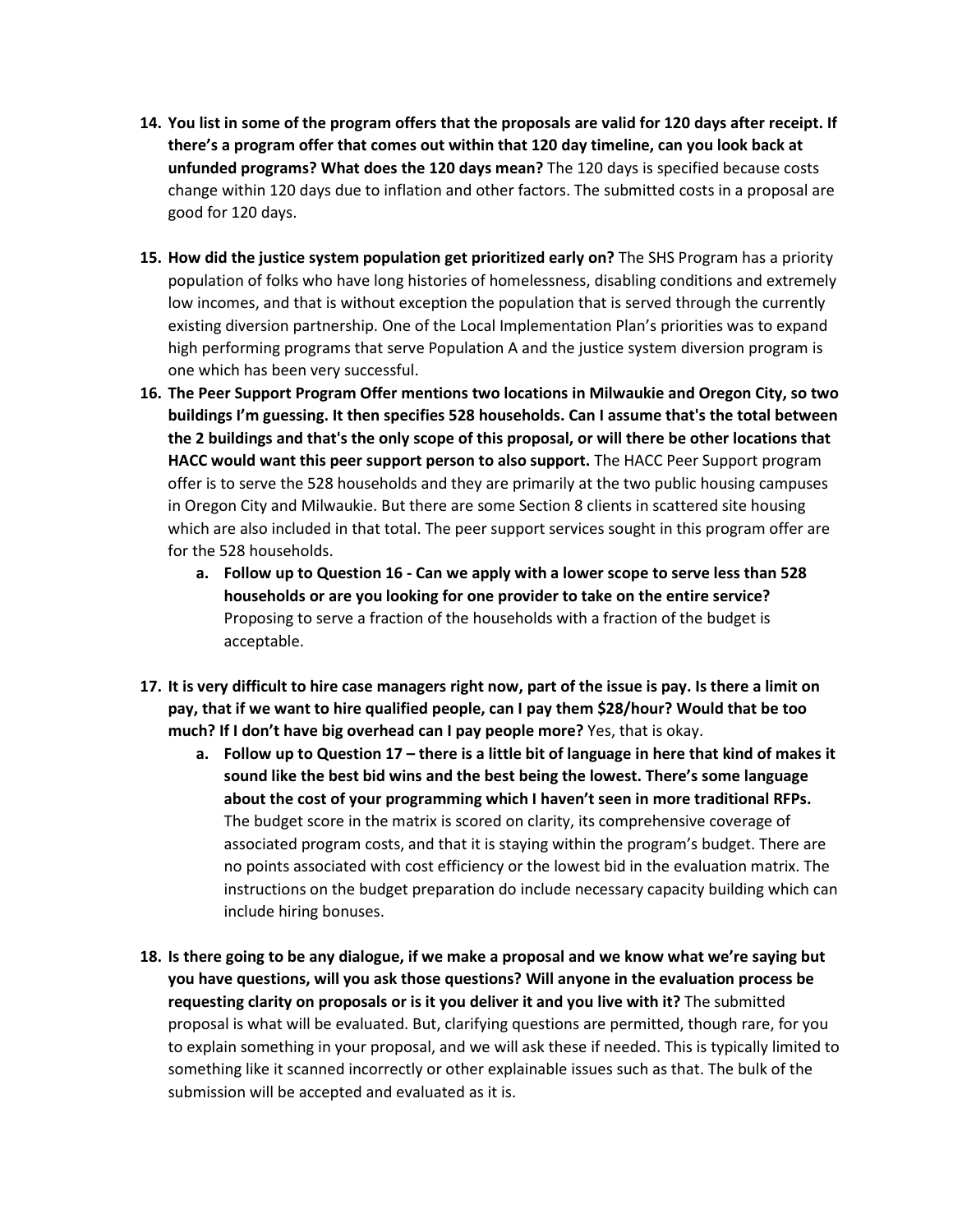- **19. I'm confused about the Shelter + Care, doesn't it already exist? Is this expanding it or looking for someone else to run it altogether?** Shelter + Care does exist, it is a federal rental subsidy which requires that households be matched with supportive services case management for households currently in Shelter + Care. The contract currently providing those services is expiring and the procurement through which it was done is stale and a new procurement for those services needed to be done.
- **20. Is there a recommended place where we would put existing recovery services and sober living? In the original RFPQ these services were wrapped up in outreach and engagement, but I did not see these services specified in any of the program offers. We have an existing sober living facility, if we were looking to grow that program, is there a recommended program offer that it should be for?** The outreach and engagement program offer can include behavioral health specific outreach and engagement. If the intent is to have street outreach to connect folks to recovery services, then that would fit under outreach and engagement. When looking at the program offers, look at it as a service such as housing and not specifically recovery housing.
- **21. If we want to have our current clients participate in this and be included in supportive housing case management, they would go through CHA and qualify for RLRA and then would select us as the preferred provider of services. But as was pointed out, that interim bit is something that is yet to come. We think of it more as a continuum and not as these discrete items.** We are not seeking to make hard definitional distinctions between services. If an agency is providing shelter services, and those shelter services include helping households prepare for applications for housing by removing barriers, getting them identification, helping them apply for housing, helping them go to Community Warehouse – then those are all things which would fall within the scope of shelter services. We do not want to draw a hard line that navigation has to be applied for through a navigation-specific proposal. If there are staff at a shelter providing navigation work then that would be considered part of the shelter's work and would be funded through the shelter program offer.
- **22. There's a lot of stress to be ready to execute services in June or as soon as contracts are executed. If we are applying to do something new it may take a few months to hire staff given the current labor shortage. Are you understanding of this situation, will you not penalize us if we are not ready to be up and running on June 15th?** Yes, one of the questions asks for a program implementation timeline. We are well aware and understanding of the current labor situation.
- **23. Can we use our own hiring process?** Yes.
- **24. There are some organizations I would love to partner with, could I be included in a partnership with an agency through one proposal and submit my own proposal?** It would not disadvantage an agency if they chose to apply as a partnership. The program offers stipulate one proposal, per agency, per program offer. Do not submit one proposal on your own and then another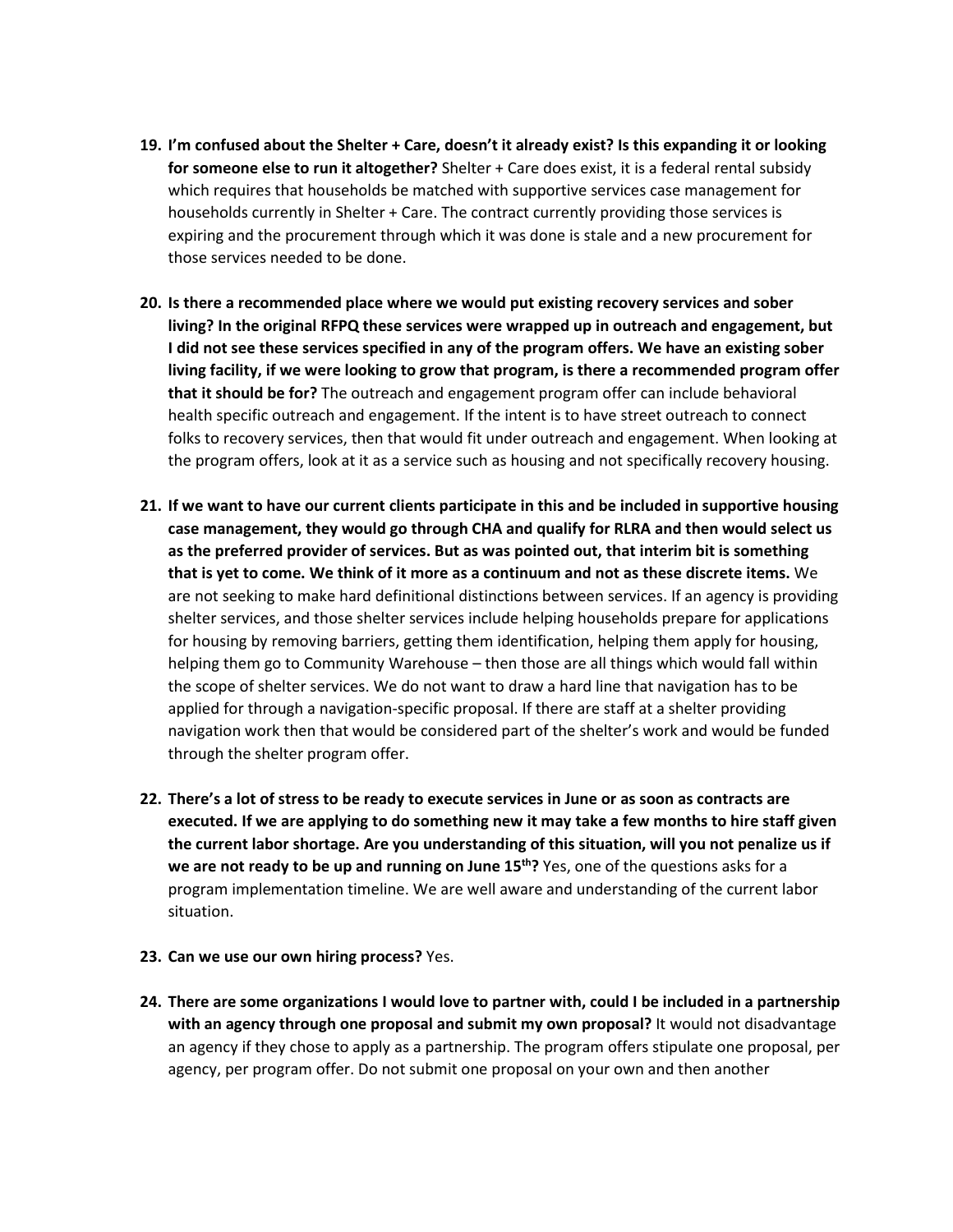partnering with an agency to the same program offer as that would be two proposals when you can only do one proposal per program offer.

- **a. Follow up to Question 24 – If I qualify for two program offers, I can do a partnership for one and then apply for the other on my own?** Yes.
- **b. Follow up response to Question 24, brought up later in the meeting –** You can also partner with other organizations after the proposal is submitted. A partnership does not need to be explicitly articulated in the proposal. The SHS Team can also help support any coordination needed for this.
- **c. Follow up to Question 24, brought up later in the meeting – to bring it back to the question I asked earlier, do both or all entities still need to be qualified for said services? Back in the original meeting the three counties had, the answer to this question was that it depends on the subcontracting language from each County.** A direct answer for this was unable to be provided during the meeting but is provided in this document as follows: Applying agencies may use subcontractors not previously qualified through the RFPQ if those subcontractors are delivering services not specifically covered by the scope of work or scope of services listed in the program offer. For example, an agency may subcontract with another entity to provide interpretation services to the clients that the qualified agency is serving, and that interpretation provider need not be qualified in the RFPQ. If an applying agency wishes to subcontract with another agency for the delivery of some portion of the scope of work identified in the program offer, that subcontracted agency must also be qualified in the RFPQ.
- **25. It says that services are expected to launch in June, 2022 or as soon as contracts are executed. If we are ready to launch in May, do you have a time in mind between length of award and contracts being executed?** We have an aggressive timeline to ensure many of these services are in place before July 1. With our projected timeline, we are looking at having our Board of County Commissioners considering the contracts for execution in the middle of June. Having the Board execute a contract in May is highly unlikely.
- **26. The scoring matrix includes ability to initiate services, would one be awarded more points if they demonstrate they are already at capacity to initiate services rather than someone who still needs to hire staff as that would include a delay before they could initiate services?** The answer is slightly different depending on the program offers. Ability and capacity to initiate services is primarily what is being assessed.
	- **a. Follow up to Question 26 – The Peer Support Services Program Offer states "Clearly demonstrates the ability to implement the capacity/staffing necessary to successfully initiate and fully implement services". I can kind of read that as are you proving that you can initiate this quickly, and if you write in your proposal that we have a hiring plan, but we don't know what the eta would be, would that be counted against us?** This does not have a temporalizing modifier in that statement. A committee will be scoring these, points will be assigned to that question and we can work with the committee to ensure that there is clarity as to what the question means. Timelines to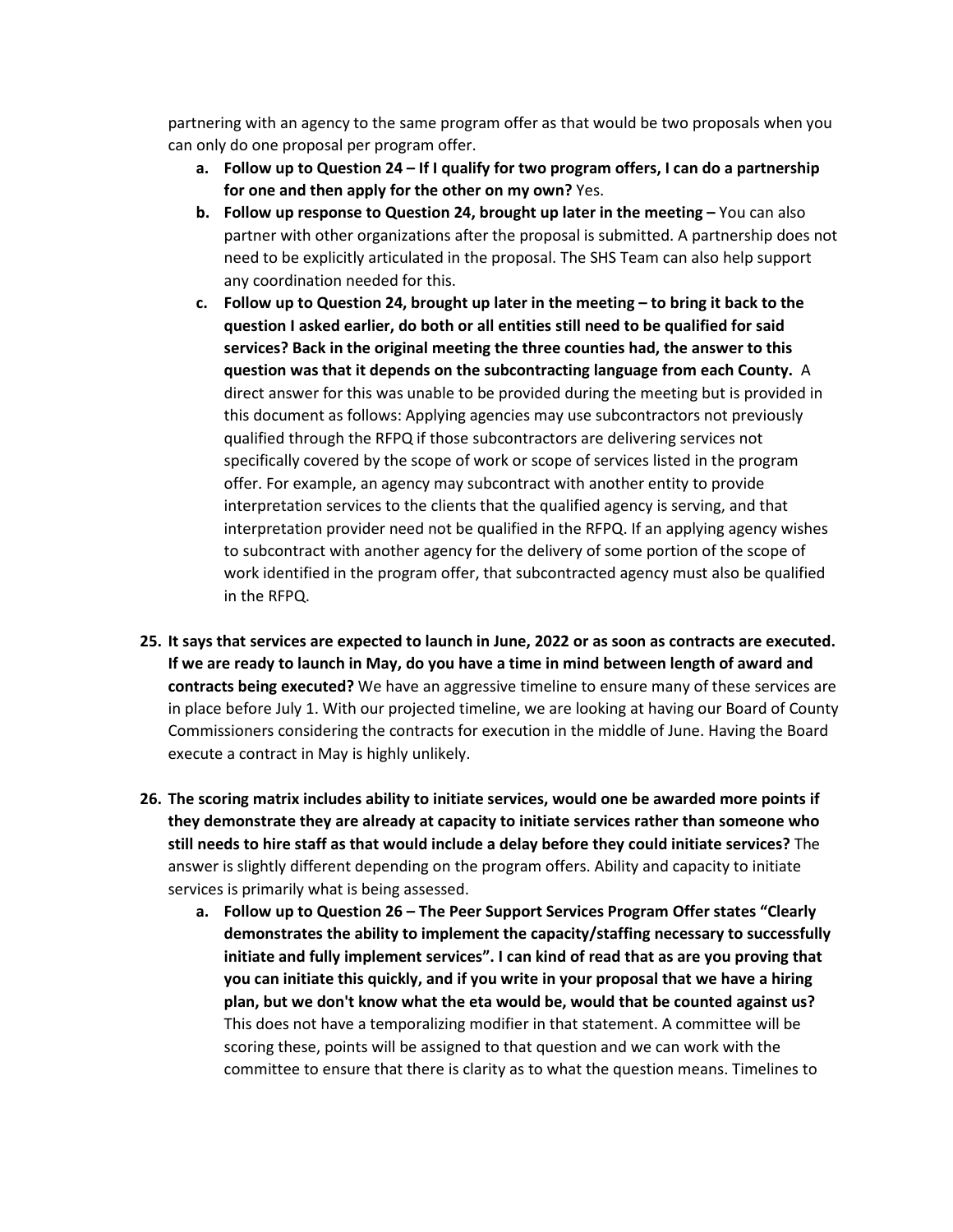initiate services may be scored differently if one can initiate services within a few months while another is looking at six to seven months.

- **27. I'm still trying to define shelter and helping people get housed. Would it be fair to say that paying deposits and rent no longer fits into helping people get housed? Could helping people pay deposits or rent fit into a shelter model?** The rent would not fit, that is a rapid rehousing program component which could be connected to a shelter program. Deposits are a basic barrier buster expenditure and can be included. There is a section of the budget template for client services funds and we can work through the parameters of those, but as of now, flexible client funds include deposits in instances where it is appropriate.
- **28. If I am required to have insurance and have some other things in place before I get reimbursed and I have zero funding, is it possible to get the initial funds advanced?** In the event that an agency needs start-up costs we can advance those. A certain amount of the contract's value can be advanced at the front end to help get the program started and then move to a reimbursement model. Proposers should include this in their proposal as the SHS team needs to receive approval for any advances.
- **29. For the budget, I was thinking of the admin section as more than a percentage. I have things above and beyond the program team. I just want to clarify that the admin % will be provided at a later date?** The maximum admin rate was not able to be provide during the meeting but is provided in this document as follows: The SHS measure does not stipulate a cap for administrative costs for contracted community based organizations. Clackamas County SHS will seek to honor a federally negotiated indirect rate with organizations that have such approved rates. Otherwise, we recommend that proposing agencies limit their administrative costs to 12% of the proposed budget minus rent and equipment. Additionally, certain costs aren't included in the indirect admin rate, so this would be separate from employees and other similar costs.
- **30. It looks like the budget template is just for the first year, will we have the opportunity to propose budgets for additional years with increased amounts to go with inflation and raises?** This would be included in contract negotiations.
- **31. It sounds like we can serve our current clients, we just need to run them through the process and they choose us as their preferred provider?** Yes, that is true for housing programs but not for outreach and shelter programs. Additional discussions regarding the CHA process will be had after any funding is awarded.
- **32. Once you do the review process and have the intent to award, can the selected organizations receive a contract template to run through their legal process for an initial look and help speed up the contracting process?** Yes, but templates are already provided in the RFP and all of the program offers.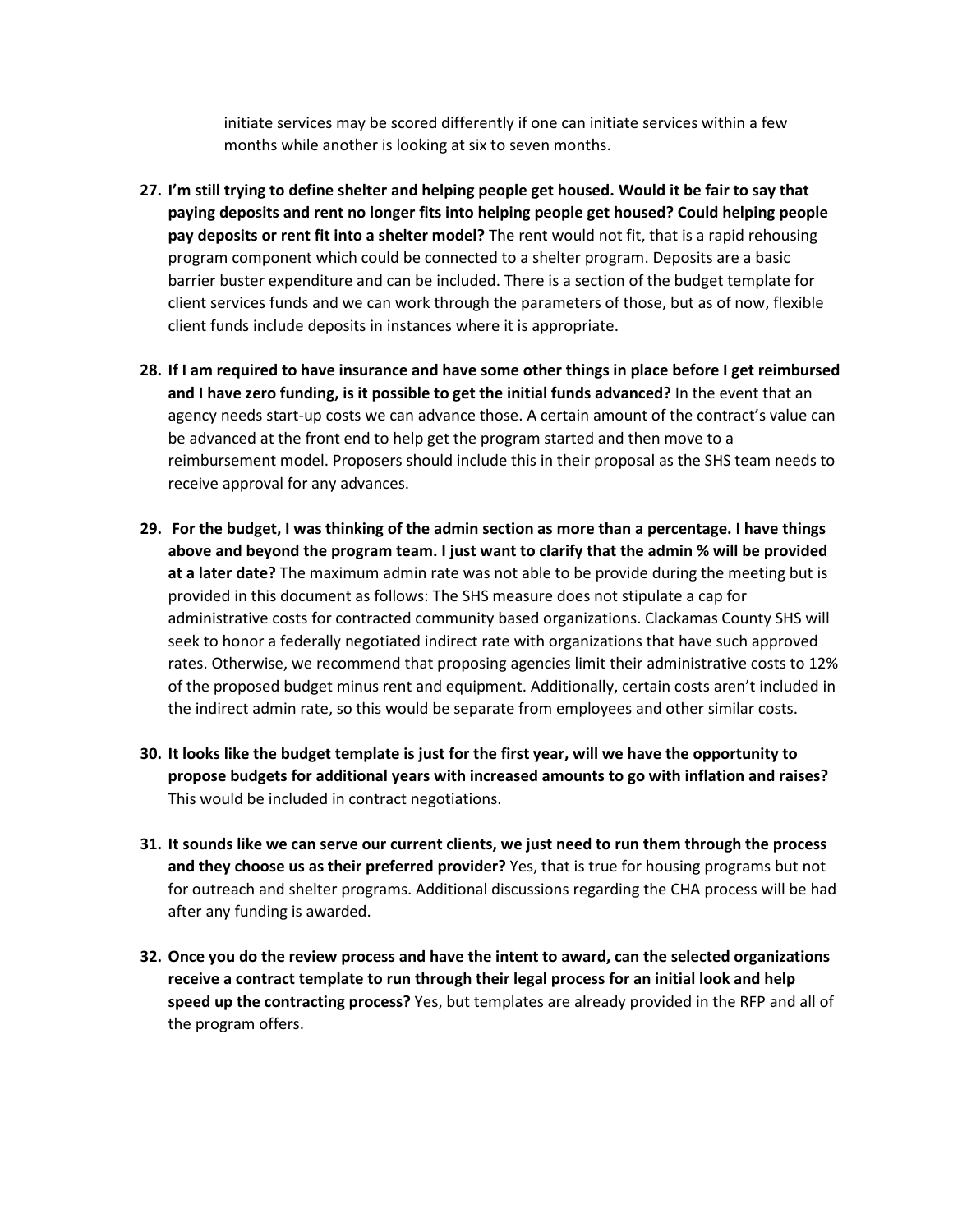- **33. Are agencies which qualified for wrap-around services able to apply for both supportive housing case management as well as Shelter + Care?** Yes, agencies that qualified for wraparound services through the Tri-County RFPQ are eligible to apply for both of those components.
	- **a. Follow-up to Question 33 Are we limited to only offering the wrap-around service that we initially wrote about in the RFPQ?** No, if you are eligible for wrap-around services you can apply for the full scope of both components.

# **Questions received via email**

- **34. I was looking through Clackamas County's open bids that were distributed today and came across the eligible providers for the current program offers. I see that only providers who qualified during the RFPQ in January are listed as eligible. I was told that I didn't need to apply for the January RFPQ because we already qualified during the Washington County process and that the other counties would be able to qualify us from that. Attached is the pdf that Jes Larson sent out on 3/15 showing that we are a part of the Tri-County Provider Pool, I also responded to their survey that we are interested in contracting with Multnomah and Clackamas Counties in the future. I'm trying to understand why we aren't considered an eligible provider for the current bids even though we are qualified for the Tri-County Supplier Pool, can you clear that up for me?** We are only able to use the pool of eligible providers from the Tri-County RFPQ and not the Washington County RFPQ for this round of program offers. We are working with the other two counties on a fix to this issue.
- **35. The document keeps referring to Clackamas. The PSU Landing at FUMC is in Multnomah County. Does the document refer to all three counties in the metro area?** These program offers and RFP issued by the Housing Authority of Clackamas County are specific to Clackamas County and do not apply to all three counties in the Metro area.
- **36. How do we get the attachments ( Attachment F, etc) in a fillable format?** A fillable version of attachments A and F will be made available when the addendum with the questions and answers is posted this week. It will be posted on the HACC Bids and RFPS webpage here: [https://www.clackamas.us/housingauthority/bids.html.](https://www.clackamas.us/housingauthority/bids.html) The fillable versions of attachments A and F are now available in this document on Pages 16 and 17 of this document.
	- **a. Follow up to Question 34 Does that mean that there will be an extension on the proposal due date which is Monday 4/11 as to allow for equity in the application process? Small and emerging organizations may not have dedicated grant writers who can pivot at a moment's notice to submit applications with updates.** The deadline is not going to be extended.
- **37. In Program Offer #03-2022-02, Outreach and Engagement Services the proposal references the coordinated Housing Access Waitlist as the primary source for referrals. Can you provide demographic information for people who are currently on the waitlist? Is there flexibility to serve families who are not currently on the waitlist, or for staff in the project to support with getting clients in need of services on the waitlist? We are primarily interested in providing**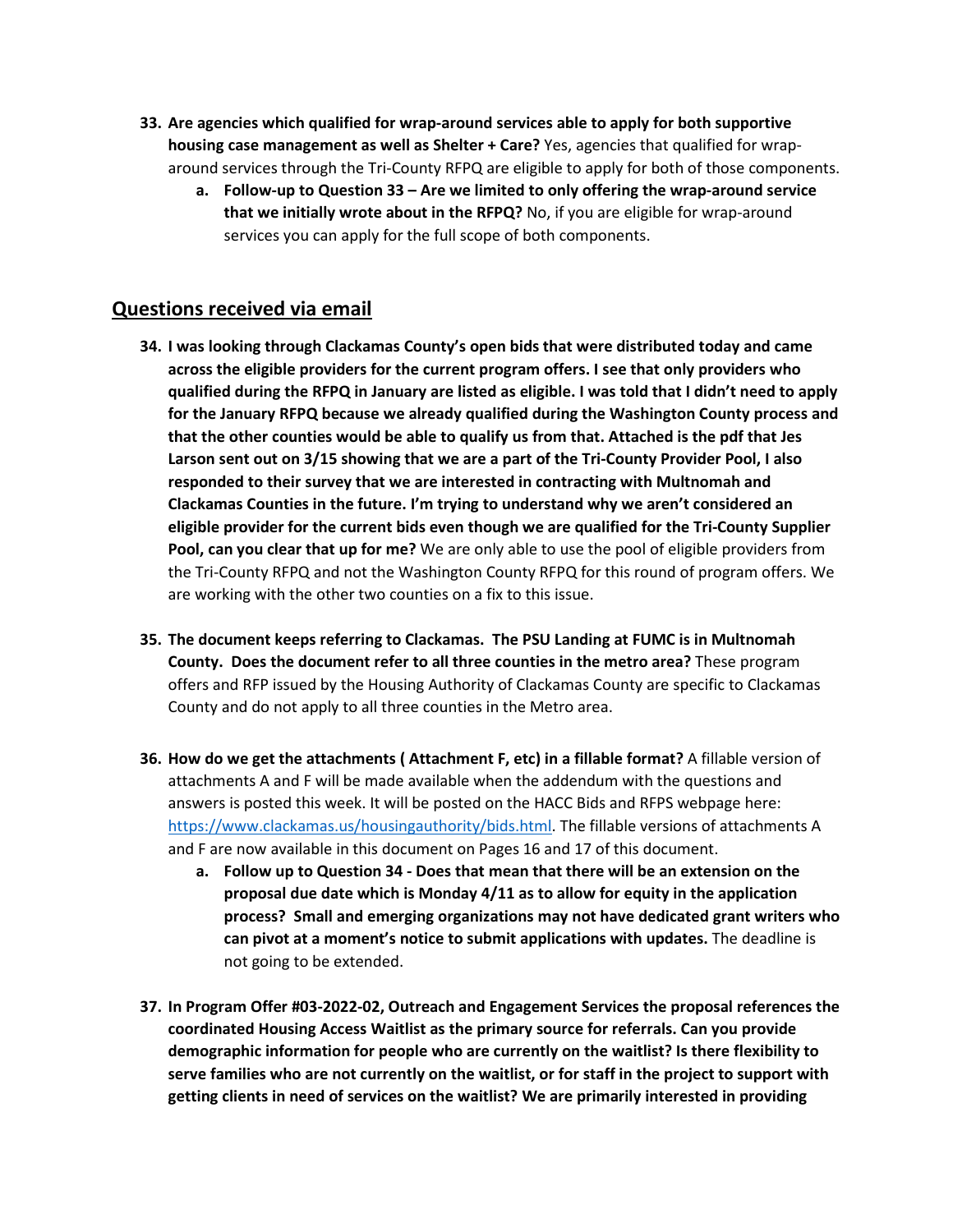**outreach and engagement to BIPOC, immigrant and refugee communities who currently are not familiar with the Coordinated Access system, and we would appreciate culturally responsive options to ensure that these communities have equitable access to the services.** The Clackamas County Coordinated Housing Access 2022 Waitlist Analysis (attached here as pages 13-15 of this document) provides demographic information for the CHA waitlist. Yes, there is flexibility to serve households not currently connected to Coordinated Housing Access with outreach and engagement, including outreach designed primarily to reach BIPOC, immigrant, and refugee communities not currently familiar with Coordinated Housing Access.

- **38. In Program Offer #03-2022-05, Supportive Housing Case Management & Shelter + Care the proposal references 200 households who have obtained permanent housing and wish to receive supportive services to support housing stability. Can you provide demographic information for people currently receiving these services?** The program offer's reference to "200 households who have obtained permanent housing" is to households who will have been matched with housing navigation and placement services in the future, who subsequently placed in housing, and who would like to be matched with a provider of supportive housing case management services. We cannot predict the demographics of these 200 households, though the CHA Waitlist Analysis provides a sense of the overall demographics of households currently in Coordinated Housing Access waitlists.
- **39. We have historically budgeted for flex funds for housing support for our clients to such as rent assistance, deposits, etc. Is this allowable under this opportunity? And, will Bridge motel funds continue to be available to our clients or should we include them in this budget?** Including flex funds for housing support for clients in proposed budgets is allowable. H3S intends to continue some measure of motel shelter for people experiencing homelessness but that does not preclude an agency from including motel funds in their budget. The scope and duration of the current County-funded motel shelter program is still under consideration and no final decisions have yet been made.
- **40. We are passionate about outreach and engagement services- while our primary focus is on stabilizing our current program and ensuring we can expand to serve those on the waitlist, is there a service gap in this area? If so we may consider applying to create another Outreach team to serve the identified population.** There has historically been a gap in outreach services to people experiencing homelessness in Clackamas County. The SHS Local Implementation Plan emphasized the expansion of outreach services, which are listed twice in the Plan's stated priority program investments (pp. 21-22).
- **41. With regards to benefit services- Our BEST team is considering applying and we would like to know about how many people you would anticipate needing SSI/SSDI help? Also, if we include benefit specialist FTE in the justice system diversion program offer could they serve other clients in Clackamas County beyond justice system diversion enrolled clients?** We estimate that up to 80% of Population A could be served by SSI/SSDI benefits access and recovery services. The SHS Local Implementation Plan stated the estimated number of people who meet the definition of Population A in Clackamas County as 997 (p. 17). As to whether a full-time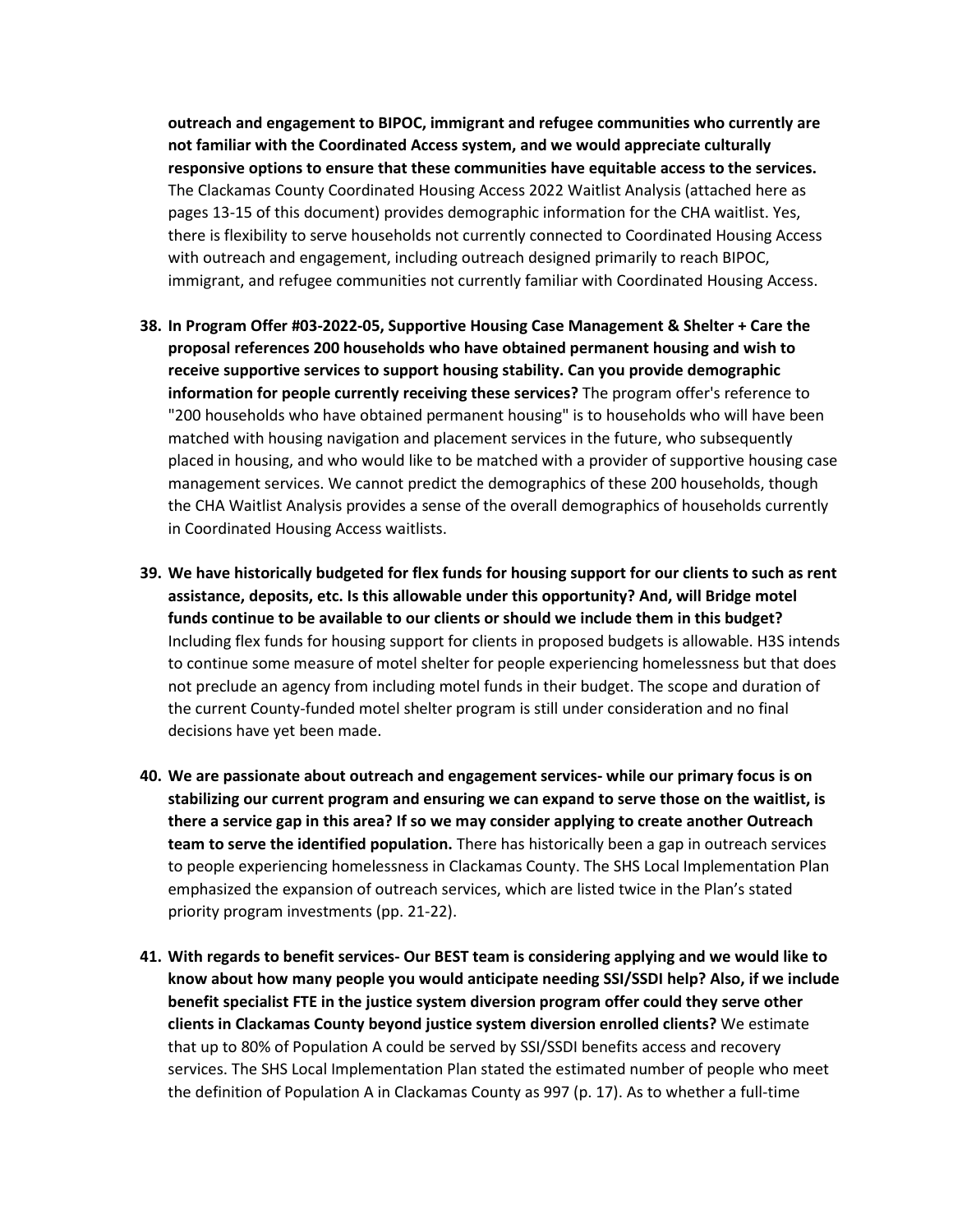employee benefit specialist in an agency program could provide benefits recovery services to people not enrolled in a specific component of that agency's program, that is a question for the agency's program design; no HACC or SHS restrictions or policies would prevent the agency from so designing that program's benefit specialist's role.

- **42. From the RFP for Program Offer #03-2022-05 Supportive Housing Case Management & Shelter + Care, the document lists us as only eligible for Outreach & Engagement and Wrap Around Services. This is an error. I've attached the combined Tri County Service Provider Pool list we received earlier this month. Can you please confirm that we are eligible to apply for this Supportive Housing Case Management & Shelter + Care RFP?** The list of eligible providers attached to the five program offers is the correct list. We are only able to use the pool of eligible providers from the Tri-County RFPQ and not the Washington County RFPQ for this round of program offers. We are working with the other two counties on a fix to this issue. To be eligible for Program Offer #03-2022-05 Supportive Housing case Management & Shelter + Care, providers must have qualified for either Supportive Housing Stabilization or Wrap-around Supports through the Tri-County RFPQ. You qualified for wrap-around supports through the Tri-County RFPQ and are eligible to apply for that Program Offer.
	- a. **Follow up to Question 42 - In my previous email I attached the full list of eligible providers based on both RFQs where it shows we were approved through both methods to provide: Outreach & Engagement, Connections to Stable Housing, Supportive Housing Stabilization, and Wrap-around Supports. We don't understand why Clackamas is choosing to not honor the Tri County system RPQs which were supposed to streamline this whole process.** First of all I have to acknowledge that this is very frustrating. I have worked exhaustively with our legal counsel for the past two weeks to try to find another resolution to this than what we communicated to you. What Jes Larson emailed you is correct – an agency that qualified under the Washington County RFPQ and answered "yes" to cooperative purchasing is qualified to contract with Clackamas and Multnomah \*through cooperative purchasing." That means that if Washington County were to award your organization a contract off of that first RFPQ, we or Multnomah County could cooperatively purchase the same scope of services from your organization for the same pricing and terms established in its contract with Washington County. The Tri-County RFPQ established a shared pool of qualified providers that each of the three counties can contract with through their own allocation processes (for us, the program offers). But according to our counsel, by procurement law we can only include agencies that qualified under that specific solicitation – the Tri-County RFPQ – in this allocation process. The counties are working together to find the best and fastest way to address this issue, but for the program offers issued Monday, we are bound to the qualified pool of the Tri-County RFPQ. There is a \*lot\* more work to do to end chronic homelessness in Clackamas County, and a great deal more revenue that we will be contracting out over the coming months and through the life of this program. We remain committed to streamlining and regionalizing these processes and are working with Washington and Multnomah to find that path forward.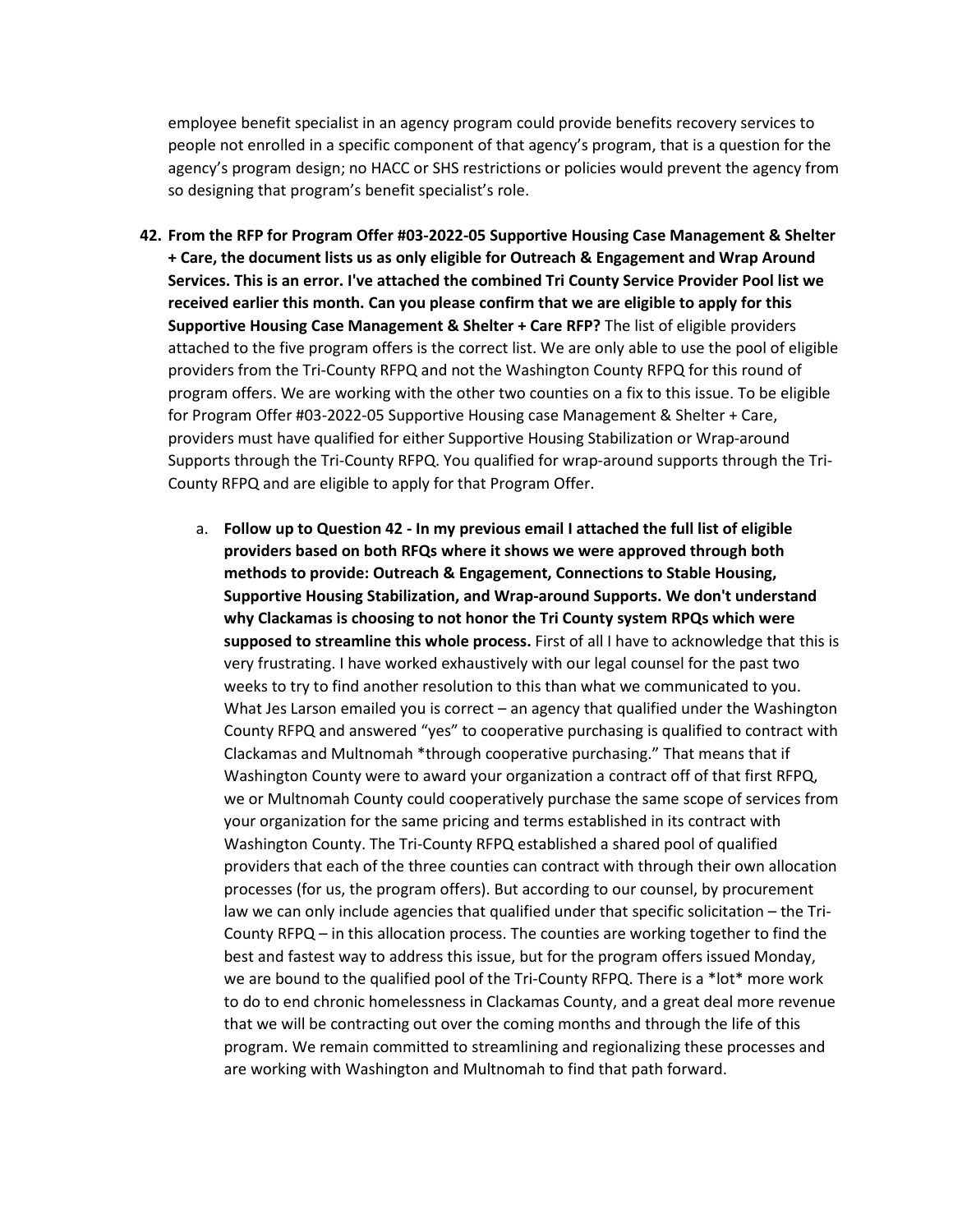# Clackamas County Coordinated Housing Access (CHA) 2022 Waitlist Analysis

| <b>Overall Households in CHA</b>    | 1.331 |
|-------------------------------------|-------|
| <b>Approximate Number of People</b> | 1,908 |

| <b>Households</b>               | 1,331 |
|---------------------------------|-------|
| <b>Chronically Homeless</b>     | 674   |
| Literally Homeless, Non Chronic | 393   |
| Imminently Homeless             | 264   |



| <b>Families with Children</b>   | 225  |     | <b>Adult Only</b>               | 1.051 |
|---------------------------------|------|-----|---------------------------------|-------|
| Chronically Homeless            | 95   | 42% | Chronically Homeless            | 569   |
| Literally Homeless, Non Chronic | 63 I | 28% | Literally Homeless, Non Chronic | 321   |
| Imminently Homeless             | 67   | 30% | Imminently Homeless             | 161   |
| Average household size: 2.92    |      |     | Average household size: 1.20    |       |

| !5 |     | <b>Adult Only</b>               | 1,051 |     |
|----|-----|---------------------------------|-------|-----|
| 95 | 42% | Chronically Homeless            | 569   | 54% |
| 63 | 28% | Literally Homeless, Non Chronic | 321   | 31% |
| 67 | 30% | Imminently Homeless             | 161   | 15% |
|    |     | Average household size:<br>1.20 |       |     |

#### Subpopulations:

| Youth Households Under Age 25   |      |     | <b>Adults Age 62+</b>           | 196  |     |
|---------------------------------|------|-----|---------------------------------|------|-----|
| Chronically Homeless            | 20   | 24% | Chronically Homeless            | 78 I | 40% |
| Literally Homeless, Non Chronic | 151  | 18% | Literally Homeless, Non Chronic | 77,  | 39% |
| Imminently Homeless             | 48 I | 58% | Imminently Homeless             | 41   | 21% |

| <b>Survivors of Domestic Violence</b> | 412   |     | Veteran Households              |      |     |
|---------------------------------------|-------|-----|---------------------------------|------|-----|
| Chronically Homeless                  | 194   | 47% | <b>Chronically Homeless</b>     | ا 29 | 37% |
| Literally Homeless, Non Chronic       | 119 l | 29% | Literally Homeless, Non Chronic | 34 I | 43% |
| IImminently Homeless                  | 99    | 24% | Ilmminently Homeless            | 16   | 20% |

| Adults Age 62+                  | 196 |     |
|---------------------------------|-----|-----|
| Chronically Homeless            | 78  | 40% |
| Literally Homeless, Non Chronic |     | 39% |
| Imminently Homeless             |     | 21% |

| <b>Veteran Households</b>       | 79  |     |
|---------------------------------|-----|-----|
| Chronically Homeless            | 29  |     |
| Literally Homeless, Non Chronic | 34. | 43% |
| Imminently Homeless             | 16  | 20% |

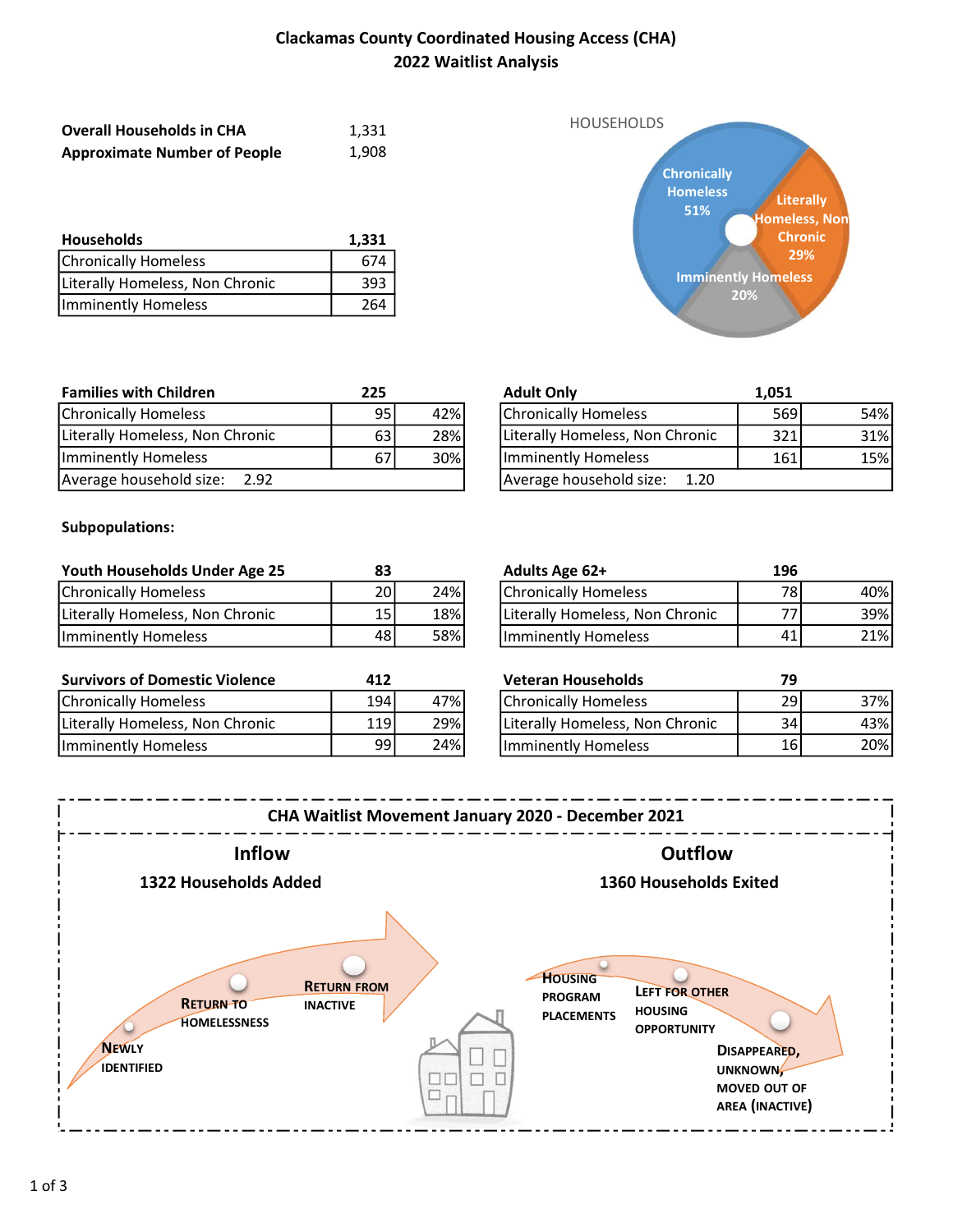## Definitions

|                           | Coordinated Housing The system created to allow people experiencing a housing crisis to access, through a single point            |
|---------------------------|-----------------------------------------------------------------------------------------------------------------------------------|
| Access (CHA)              | of contact, all homelessness prevention and housing programs.                                                                     |
|                           | Imminently Homeless Must be out of current residence within 14 days, with no subsequent nighttime residence                       |
|                           | identified and lacking resources to obtain subsequent residence.                                                                  |
| <b>Literally Homeless</b> | Sleeping in either an emergency shelter, transitional housing program, or place not meant for                                     |
|                           | habitation (car, tent, street, barn, abandoned building, garage, etc.).                                                           |
|                           | <b>Chronically Homeless</b> Sleeping in emergency shelter or place not meant for habitation, have slept in such a location for at |
|                           | least 12 months of the past 3 years, and have a diagnosed disability.                                                             |
| Household                 | A group of people who are either currently staying together or who plan to stay together once                                     |
|                           | adequate residence is identified. Can include those with or without children.                                                     |
| lYouth Household          | Household where no member is over the age of 24. Can include those with or without children.                                      |

# Top Areas Where People Have Been Staying

| Clackamas County     | 357 | 26.8%     |
|----------------------|-----|-----------|
| Oregon City          | 202 | 15.2%     |
| Multnomah County     | 167 | 12.5%     |
| Milwaukie            | 154 | 11.6%     |
| Gladstone            | 55  | 4.1%      |
| Happy Valley         | 53  | 4.0%      |
| Other County or area | 49  | 3.7%      |
| Canby                | 34  | 2.6%      |
| Wilsonville          | 32  | 2.4%      |
| Molalla              | 30  | 2.3%      |
| Sandy                | 25  | 1.9%      |
| Estacada             | 18  | 1.4%      |
| Lake Oswego          | 17  | ı<br>1.3% |
| Boring               | 10  | 0.8%      |
| Beavercreek          | 7   | 0.5%      |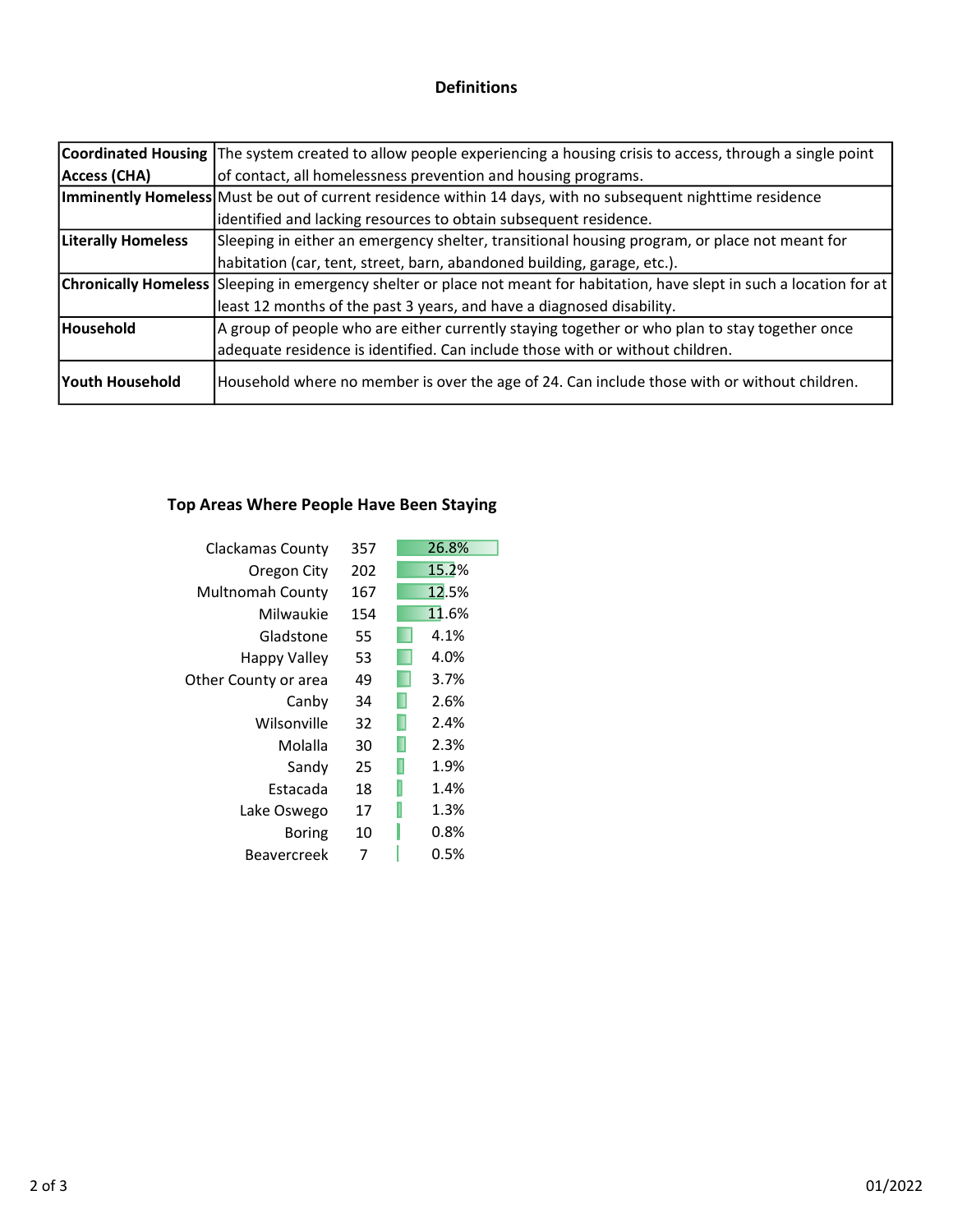#### Head of Household Demographics

#### Overall Households in CHA 1,331

Many of the categories on this page display missing data. The majority of missing data comes from participants screened through a domestic violence service provider. In accordance with statutory requirements, not all of their demographic data is recorded in our database. 173 households were screened through a domestic violence service provider.

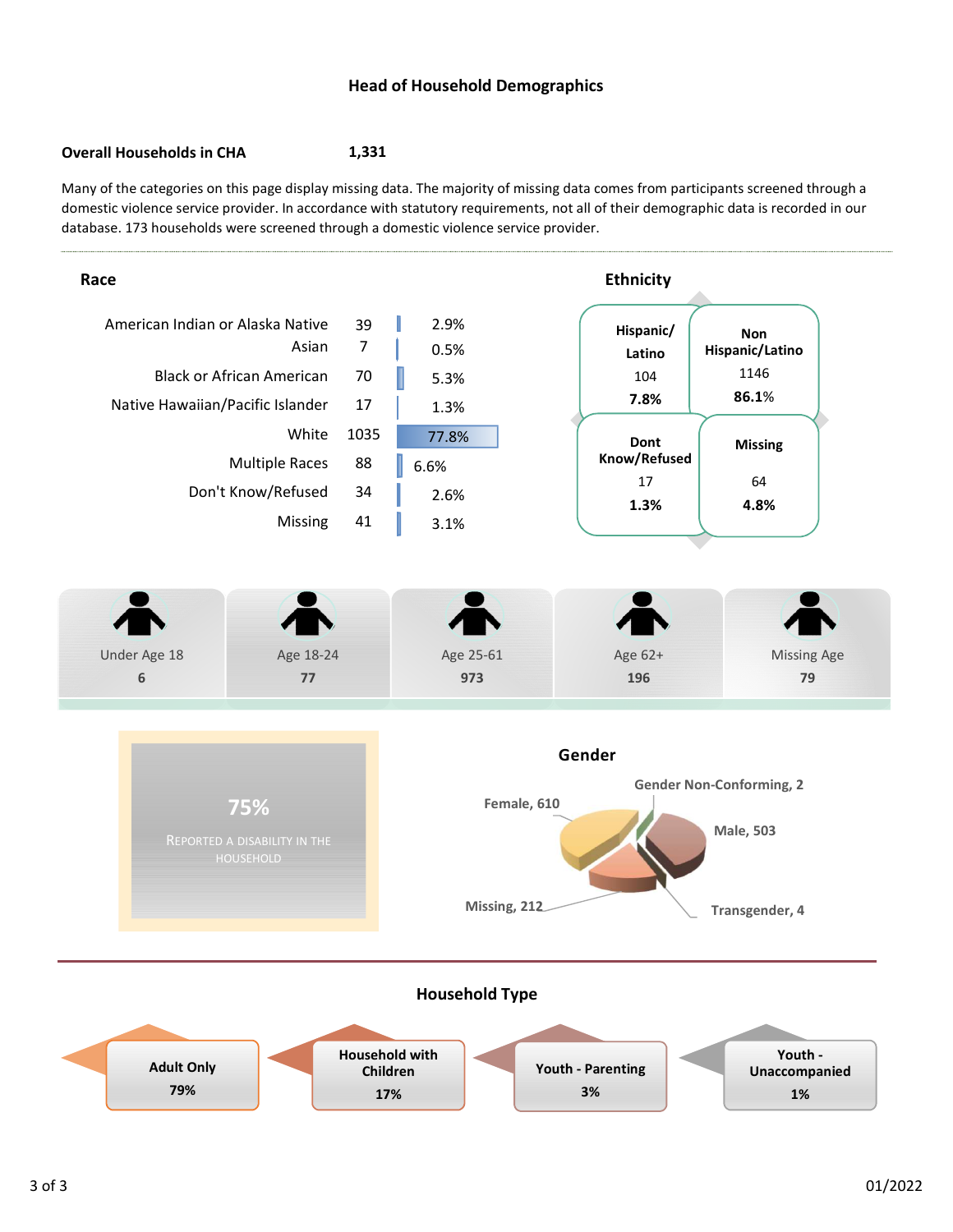# **Attachment A: Proposal Certification**

**Supportive Housing Services** 

# **Submitted by:**

**(Must be entity's full legal name, and State of Formation)**

Each Proposer must read, complete and submit a copy of this Proposal Certification with their Proposal. Failure to do so may result in rejection of the Proposal. By signature on this Proposal Certification, the undersigned certifies that they are authorized to act on behalf of the Proposer and that under penalty of perjury, the undersigned will comply with the following:

**SECTION I. OREGON TAX LAWS:** As required in ORS 279B.110(2)(e), the undersigned hereby certifies that, to the best of the undersigned's knowledge, the Proposer is not in violation of any Oregon Tax Laws. For purposes of this certification, "Oregon Tax Laws" means the tax laws of the state or a political subdivision of the state, including ORS 305.620 and ORS chapters 316, 317 and 318. If a contract is executed, this information will be reported to the Internal Revenue Service. Information not matching IRS records could subject Proposer to 24% backup withholding.

**SECTION II. NON-DISCRIMINATION:** That the Proposer has not and will not discriminate in its employment practices with regard to race, creed, age, religious affiliation, sex, disability, sexual orientation, gender identity, national origin, or any other protected class. Nor has Proposer or will Proposer discriminate against a subcontractor in the awarding of a subcontract because the subcontractor is a disadvantaged business enterprise, a minority-owned business, a womanowned business, a business that a service-disabled veteran owns or an emerging small business that is certified under ORS 200.055.

**SECTION III. CONFLICT OF INTEREST:** The undersigned hereby certifies that no elected official, officer, agent or employee of Clackamas County is personally interested, directly or indirectly, in any resulting contract from this Proposal, or the compensation to be paid under such contract, and that no representation, statements (oral or in writing), of the County, its elected officials, officers, agents, or employees had induced Proposer to submit this Proposal. In addition, the undersigned hereby certifies that this proposal is made without connection with any person, firm, or corporation submitting a proposal for the same material, and is in all respects fair and without collusion or fraud.

**SECTION IV. COMPLIANCE WITH SOLICITATION:** The undersigned further agrees and certifiesthat they:

- 1. Have read, understand and agree to be bound by and comply with all requirements, instructions, specifications, terms and conditions of the Program Offer (including any attachments); and
- 2. Are an authorized representative of the Proposer, that the information provided is true and accurate, and that providing incorrect or incomplete information may be cause for rejection of the Proposal or contract termination; and
- 3. Will furnish the designated item(s) and/orservice(s) in accordance with the Program Offer and Proposal; and
- 4. Will use recyclable products to the maximum extend economically feasible in the performance of the contract work set forth in this Program Offer.

| State of Oregon Business Registry #: \[\]                                                                                                     |                                  |
|-----------------------------------------------------------------------------------------------------------------------------------------------|----------------------------------|
| <b>Business Designation (check one):</b>                                                                                                      |                                  |
| Corporation Partnership Sole Proprietorship<br>Company Resident Quoter, as defined in ORS 279A.120   Non-Resident Quote. Resident State: ____ | Non-Profit     Limited Liability |